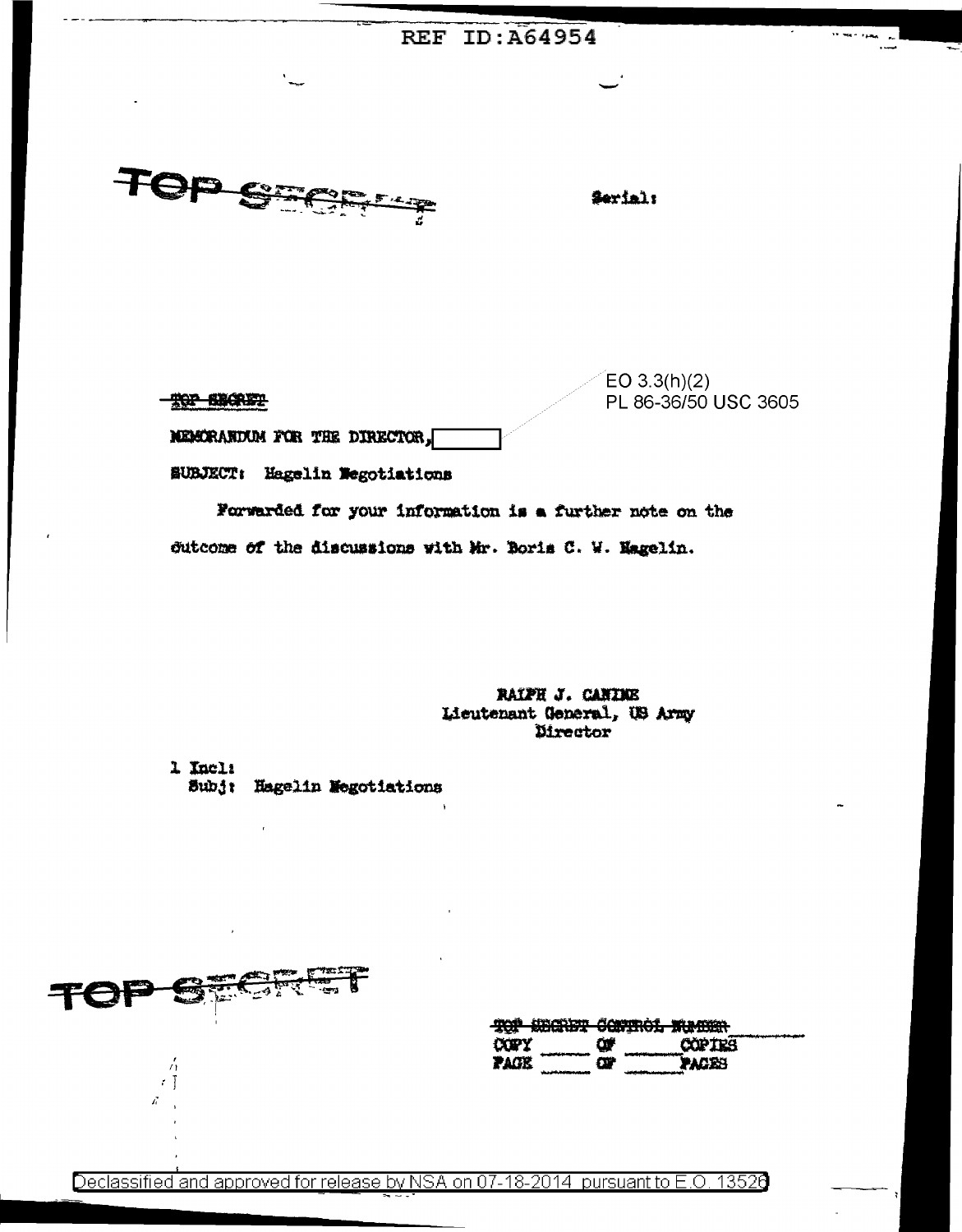## **SFREETID: A64954** TOI <del>D SH(</del>

## TOP BECKET

SUBJECT : Hagelin Megotiations

Reference: T/S Memo, 4 Feb 1954, on same mubject.

1. In Paragraph 2 of the reference it was indicated that both Mr. Hagelin and the Director, Mational Security Agency thought that a period of about six months, to be devoted to further study and consideration of the various factors discussed, would be mutually desirable. That period was to terminate on 30 June 1954.

2. In connection with this period of study, we were to ascertain what practical arrangements could be made for procuring M-209 machines from the U.S. Signal Corps, and for selling them to Mr. Magelin, if and

when he desired them.

 $EO$  3.3(h)(2) PL 86-36/50 USC 3605

3. In a discussion of the matter on 14 June 1954, USCIB decided  $(a)$  not to sell any M-209's to Mr. Hagelin and  $(b)$  that the Director, Mational Security Agency was to inform Mr. Eagelin of the Board's inability to provide him with these davices. It was suggested by USCIB that the Director, NSA might wish to state that action such as desired was prohibited by legal technicalities.



TOP SECRET CONTROL NUMBER ef Copies Cooy Pages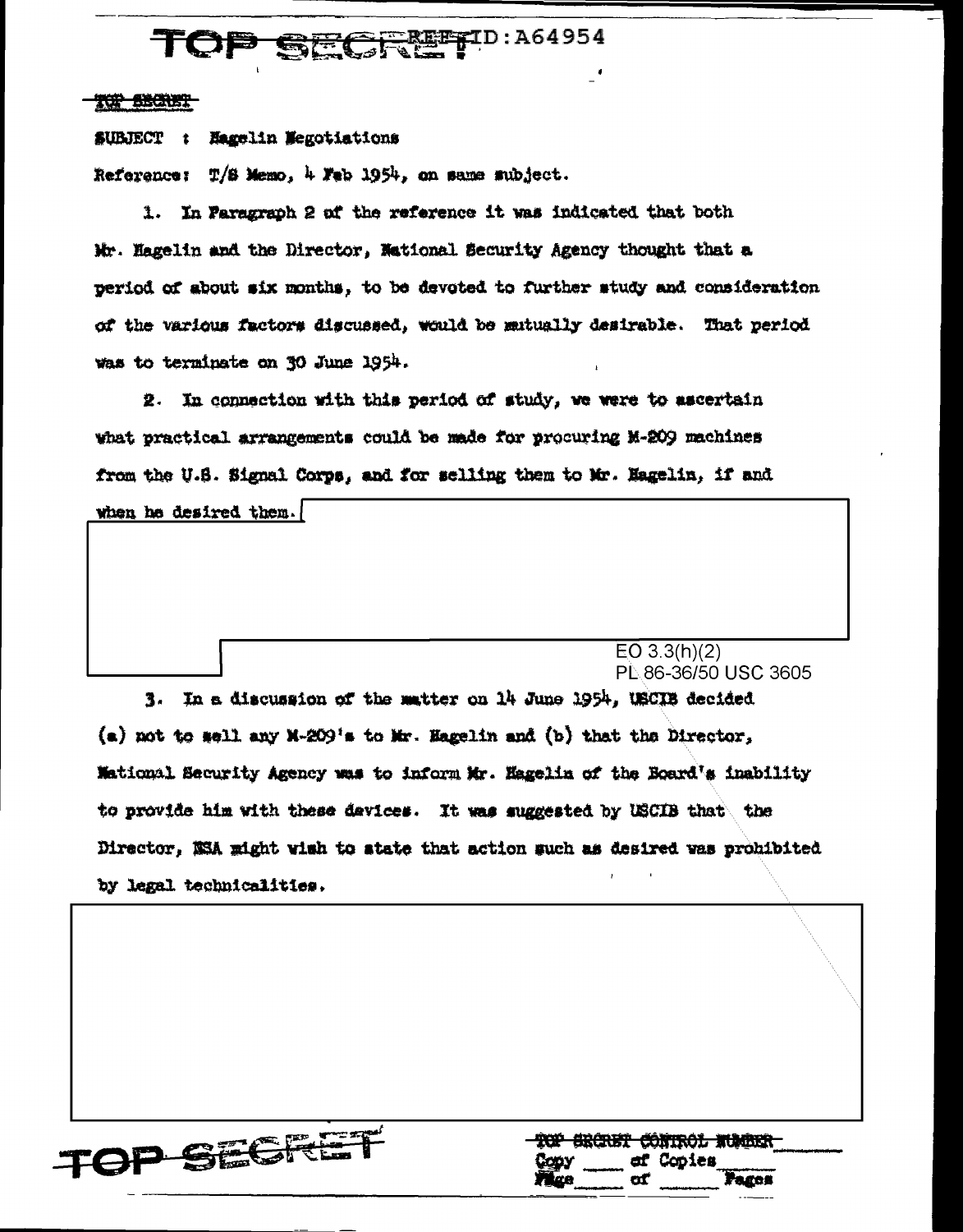REF ID: A64954

 $\pmb{\ast}$  $\ddot{\bullet}$   $-$ 

 $\frac{1}{\sqrt{2}}$  $\overline{\mathcal{L}_{\mathcal{F}}}$  $\sim$ TOP <del>. . .</del>

## TOP SECRET

SURJECT: Magelin Megotiations ------------------------

سام

EO 3.3(h)(2)<br>PL 86-36/50 USC 3605

| ついす アイ・アール<br><u> 국회 대표</u><br>in a contract of<br>$  -$ |
|----------------------------------------------------------|
|                                                          |

|             |          | HIND ORMAND RAIN AT WAINOO    |  |
|-------------|----------|-------------------------------|--|
|             |          | ANE MARAINIS VVES VIA AVRUMAT |  |
| <b>COPY</b> | œ        | <b>COPIES</b>                 |  |
|             |          |                               |  |
| <b>TAGE</b> | $\alpha$ | <b>PACKS</b>                  |  |
|             |          |                               |  |
|             |          |                               |  |